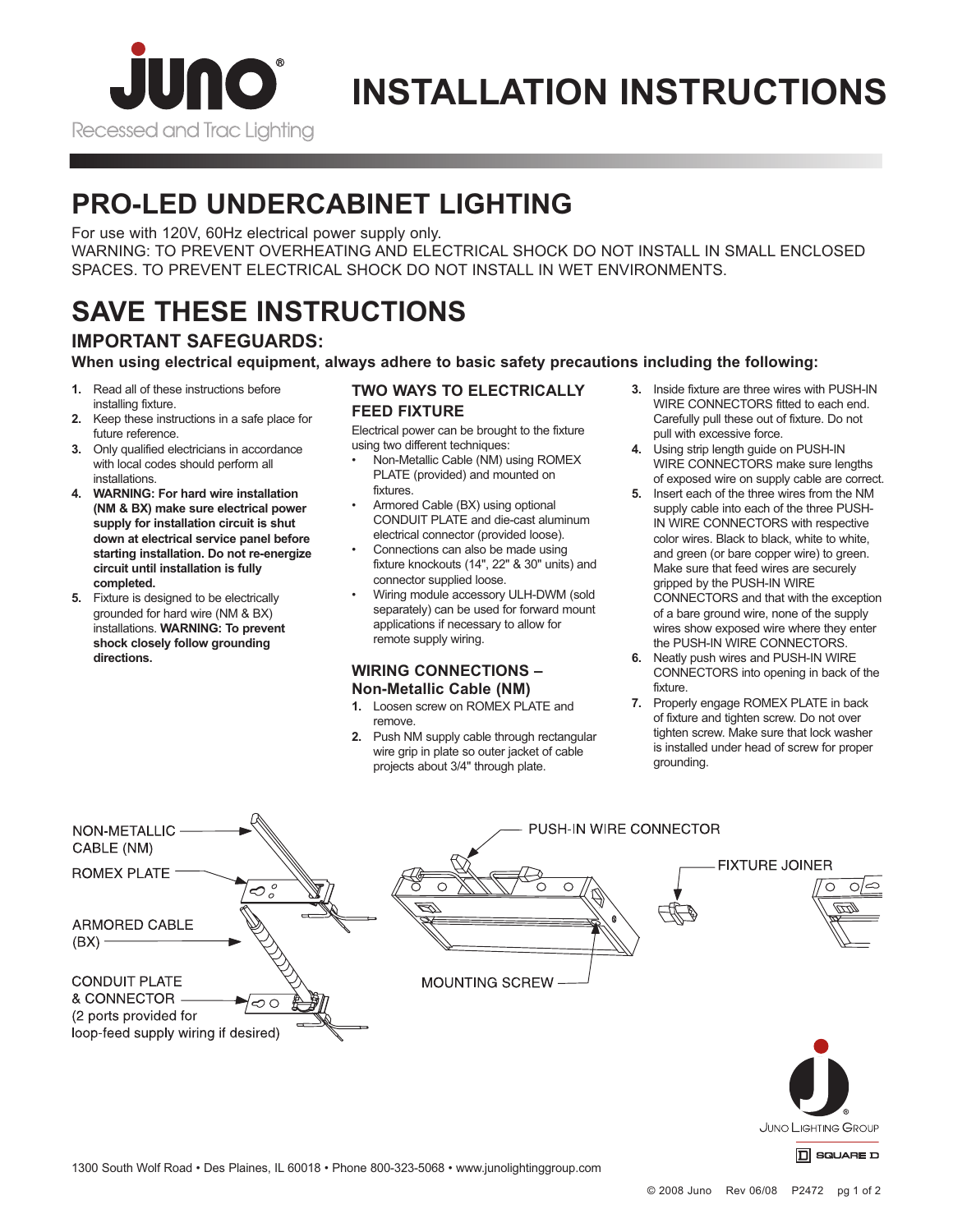

# **INSTALLATION INSTRUCTIONS**

## **PRO-LED UNDERCABINET LIGHTING**

## **WIRING CONNECTIONS – Armored Cable (BX)**

- **1.** Loosen screw on ROMEX PLATE. Remove plate and discard.
- **2.** Mount die-cast aluminum electrical connector to the flat side of the CONDUIT PLATE. Securely tighten nut.
- **3.** Push BX cable into connector. Make sure BX cable has a properly installed plastic insulating bushing (not provided). Tighten clamp screws securely making sure that BX cable remains fully seated in connector during tightening.
- **4.** Perform steps 3-7 from NM cable instructions listed on page 1.

**NOTE:** In some BX installations there may not be a separate grounding wire provided. Grounding is achieved through the spiral wound metal jacket of the BX cable.

**NOTE:** The die-cast aluminum connector can also be used with NM cable if desired.

**NOTE:** Two die-cast connectors can be used for loop feed supply wiring (14", 22" & 30" units) if desired. (For second die-cast connector, order accessory ULH-CONN.)

#### **FIXTURE DIMMING DO NOT DIM THIS PRODUCT.**

PRO-LED fixtures utilize electronics not suitable for dimming. Operation of this product with dimmers will cause damage and will void product warranty.

**Product Services Phone (888) 387-2212**

## **MOUNTING FIXTURE**

- **1.** Place fixture in desired position.
- **2.** Drive fixture MOUNTING SCREWS securely. Mounting screws are suitable for cabinet bottoms 3/8" or thicker. Use shorter screws for cabinet bottoms thinner than 3/8".
- **3.** In some installations it may be desired to drill a pilot hole for the screws. Place the fixture in the desired position and drive MOUNTING SCREWS a small amount to impart a small reference point for drilling.
- **4.** Make sure that all unused electrical ports on the ends of the fixture are safely protected with ELECTRICAL PORT COVERS (two provided with each fixture).
- **5.** Re-energize electrical circuit at service panel.
- **6.** Fixture has a two-position switch: ON/OFF.

## **JOINING MULTIPLE FIXTURES**

- **1. WARNING: In multiple fixture installations do not electrify fixture group until all electrical connections have been securely mounted. Electrical port covers must be installed in all open ports at the completion of installation.**
- **2.** Fixtures can be joined together using FIXTURE JOINER (one provided with each fixture) or with JUMPER CORD accessory (Cat. No. JC3, sold separately).
- **3. WARNING: The total number of fixtures that can be joined together and powered from one electrical feed port is governed by the total current per electrical feed point (5A MAXIMUM).**
- **4.** First mount fixture that receives incoming electrical supply. With a small screwdriver remove ELECTRICAL PORT COVERS as needed. When using FIXTURE JOINER to add fixtures make sure JOINER is fully seated in both fixtures. Fixtures should fit fully and squarely end-to-end when mounting is complete.
- **5.** When using JUMPER CORD accessory, make sure plugs on both ends are fully inserted into ports on both fixtures. There should be some slack in the JUMPER CORD so that the electrical connectors are not stressed in any way. Use cord clips (provided), as desired, to keep cord safely snug to mounting surface.
- **6. WARNING: Do not use JUMPER CORD as a means to turn fixtures on and off.**

## **LENS CLEANING**

- **1.** Before opening fixture make sure it has fully cooled down.
- **2.** Turn off electrical power at service panel.
- **3.** Lower lens by pushing LENS RETENTION BAR towards rear of fixture. Lens will swing downward.
- **4.** Lens can be fully removed for cleaning. While lens is in straight down position, grasp right side lens end cap and push rearward about 1/4". Pull down and remove lens.
- **5.** Clean lens only with warm water and a mild detergent solution. Do not use abrasive powders or petroleum solvents to clean lens. Dry lens completely before re-inserting into fixture.
- **6.** Replace lens by first inserting pin into hole in left side of fixture. Push right pin up into slot on right side of fixture and pull lens forward about 1/4" until it stops. Swing lens back and up into fixture while simultaneously pushing lens retention bar rearward. Release lens retention bar to secure lens.

# **FIXTURE JOINER**

JUMPER CORD AVAILABLE IN 8", 17" AND 26" LENGTHS. BLACK OR WHITE FINISH. (order separately)

#### ELECTRICAL PORT COVERS MUST BE INSTALLED IN ALL OPEN PORTS AT COMPLETION OF INSTALLATION



## **WARRANTY**

Juno Lighting Group warrants that its products are free from defects in material and workmanship. Juno Lighting Group's obligation is expressly limited to repair or replacement, without charge, at Juno Lighting Group's factory after prior written return authorization has been granted. This warranty shall not apply to products which have been altered or repaired outside of Juno Lighting Group's factory. This warranty is in lieu of all other warranties, expressed or implied, and without limiting the generality of the foregoing phrase, excludes any implied warranty<br>of merchantability. Also, there are no warranties which extend beyond the terms of sale.



JUNO LIGHTING GROUP

 $\boxed{\Box}$  SQUARE  $D$ 

1300 South Wolf Road • Des Plaines, IL 60018 • Phone 800-323-5068 • www.junolightinggroup.com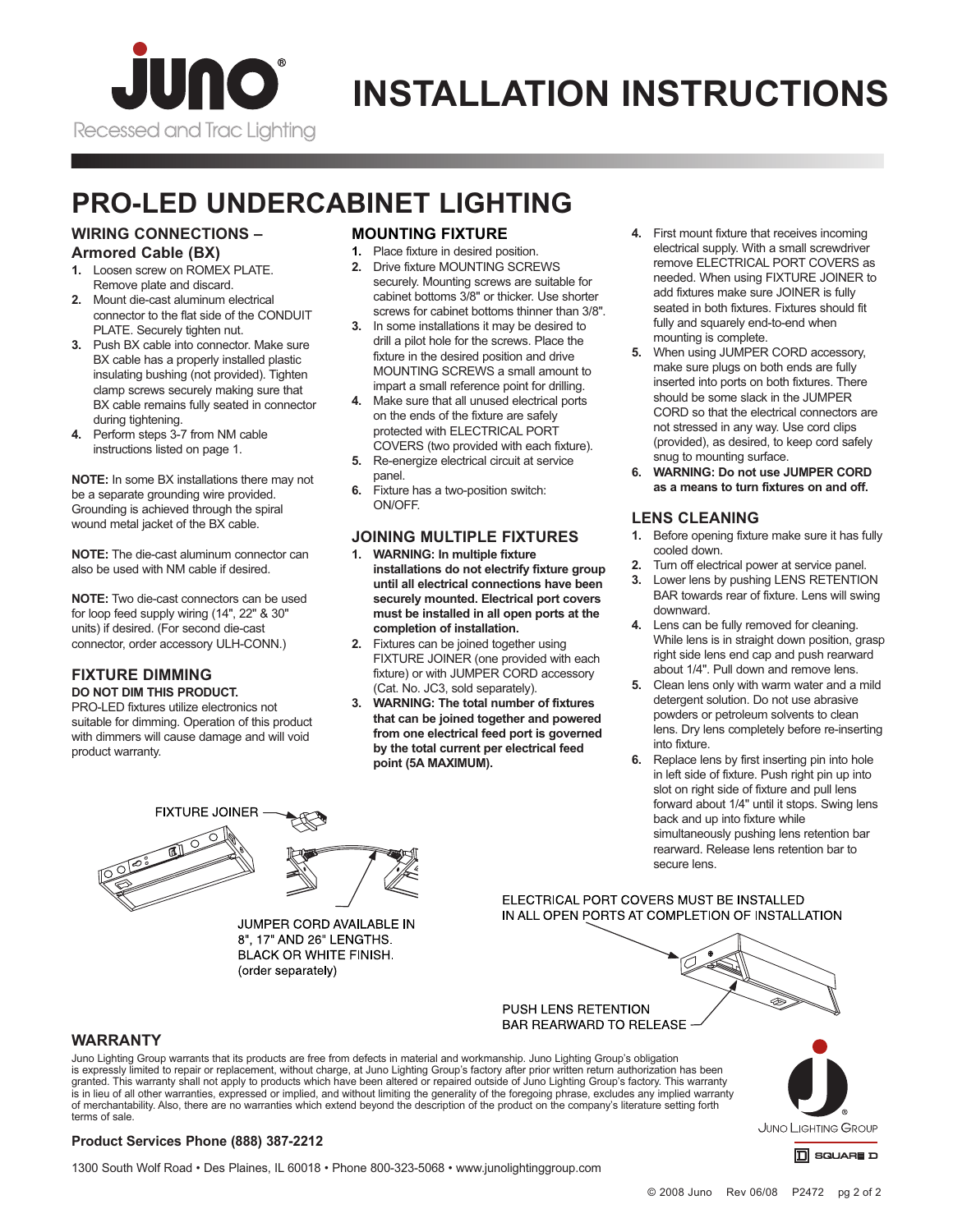

# **INSTRUCCIONES DE INSTALACIÓN**

## **ILUMINACIÓN PRO-LED PARA DEBAJO DE GABINETES**

Para usar únicamente con suministro eléctrico de 120 V, 60Hz.

ADVERTENCIA: PARA EVITAR RECALENTAMIENTO Y DESCARGAS ELÉCTRICAS, NO INSTALE ESTE PRODUCTO EN ESPACIOS CERRADOS PEQUEÑOS. PARA EVITAR RIESGOS DE ELECTROCUCIÓN, NO LO INSTALE EN AMBIENTES HÚMEDOS.

# **GUARDE ESTAS INSTRUCCIONES**

## **PRECAUCIONES IMPORTANTES:**

**Cuando use equipos eléctricos, cumpla siempre las precauciones básicas para la seguridad, que incluyen las siguientes:**

- **1.** Antes de instalar el artefacto de iluminación, lea todas estas instrucciones.
- **2.** Guarde estas instrucciones en lugar seguro para referencia futura.
- **3.** Las instalaciones deben ser realizadas únicamente por electricistas calificados, de acuerdo a los códigos locales.
- **4. ADVERTENCIA: Para la instalación de cables (NM & BX) asegúrese de que la alimentación eléctrica del circuito de instalación esté desconectada en el tablero de entrada del servicio antes de iniciar dicha instalación. No vuelva a energizar el circuito hasta que la instalación esté totalmente terminada.**
- **5.** El artefacto está diseñado para ser puesto eléctricamente a tierra en instalaciones cableadas (NM & BX). **ADVERTENCIA: Para evitar riesgos de electrocución, siga estrictamente las instrucciones de puesta a tierra.**

## **LAS DOS MANERAS DE ALIMENTAR ELÉCTRICAMENTE EL ARTEFACTO**

La alimentación eléctrica puede aplicarse al artefacto mediante dos técnicas diferentes:

- Cable no metálico (NM) usando la PLACA ROMEX (provista) y montada en los artefactos.
- Cable blindado (BX) usando la PLACA DE CONDUCTO y el conector eléctrico de aluminio matrizado (provisto suelto).
- Las conexiones también se pueden hacer usando placas removibles del artefacto (unidades de 14, 22 y 30 pulgadas) y el conector provisto suelto.
- El accesorio de módulo de cableado ULH-DWM (vendido por separado) se puede usar para aplicaciones de montaje delantero si fuera necesario, para permitir el cableado de alimentación remota.

## **CONEXIONES DEL CABLEADO – Cable no metálico (NM)**

- **1.** Afloje el tornillo de la PLACA ROMEX y desmóntela.
- **2.** Empuje el cable de alimentación NM a través de la abertura rectangular de la placa, de modo que la vaina exterior del cable se proyecte unos 20 mm (3/4 pulg.) a través de la placa.
- **3.** Dentro del artefacto hay tres cables con CONECTORES A PRESIÓN instalados en cada extremo. Extráigalos cuidadosamente del artefacto. No tire con demasiada fuerza.
- **4.** Usando la guía de longitud en los CONECTORES A PRESIÓN asegúrese de que las longitudes de los conductores expuestos del cable de alimentación sean correctas.
- **5.** Inserte cada uno de los tres conductores del cable de alimentación NM en cada uno de los tres CONECTORES A PRESIÓN con los conductores de los colores respectivos. Negro al negro, blanco al blanco y verde (o alambre de cobre desnudo) al verde. Asegúrese de que los cables de alimentación estén firmemente sujetos por los CONECTORES A PRESIÓN y que con la excepción de un conductor de tierra desnudo, ninguno de los cables de alimentación muestre alambres expuestos cuando entren en los CONECTORES A PRESIÓN.
- **6.** Empuje prolijamente los cables y los CONECTORES A PRESIÓN en la abertura de la parte de atrás del artefacto.
- **7.** Acople correctamente la PLACA ROMEX en la parte de atrás del artefacto y apriete el tornillo. No apriete el tornillo en exceso. Asegúrese de que esté instalada la arandela de seguridad debajo de la cabeza del tornillo, para lograr una conexión a tierra apropiada.

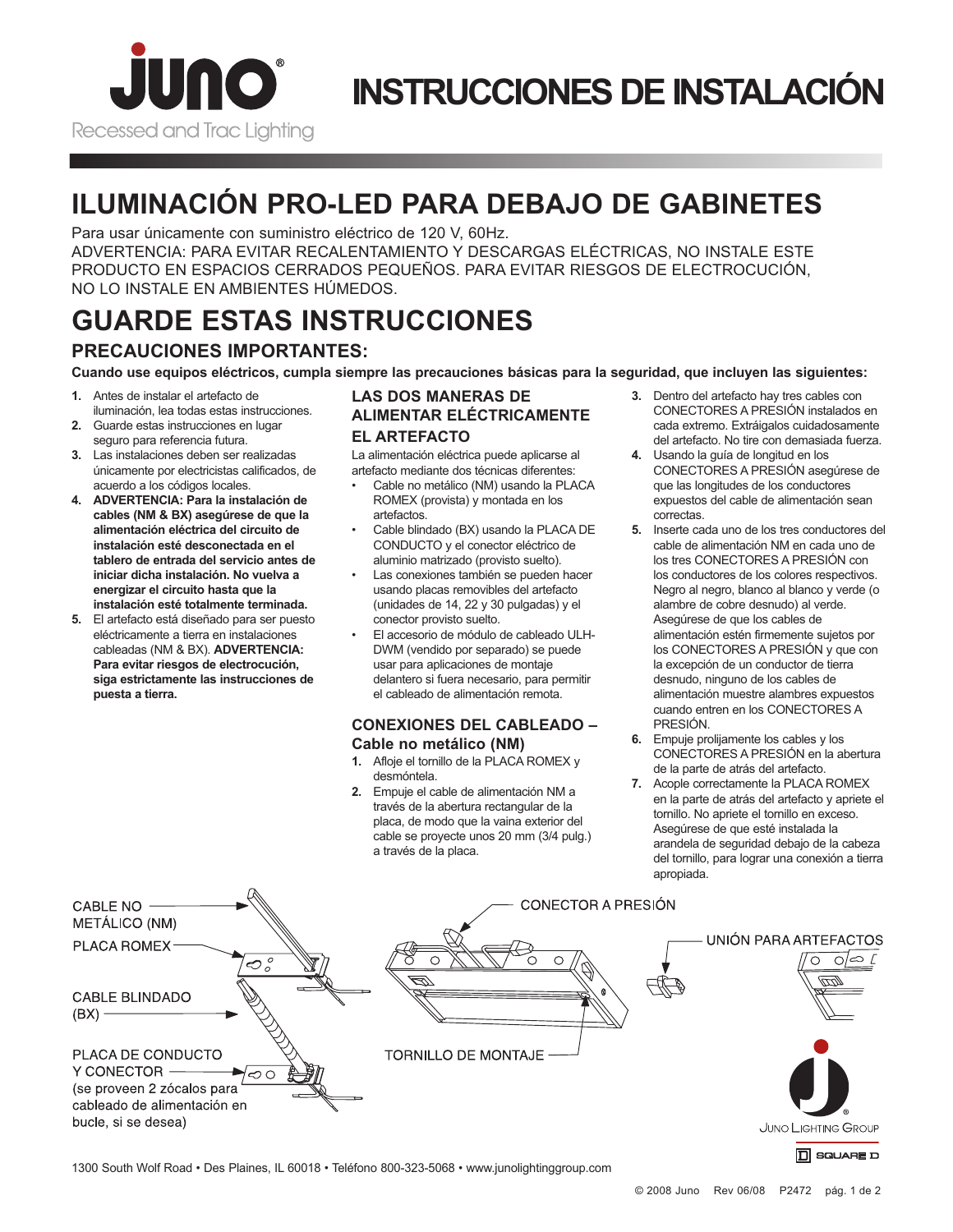

# **INSTRUCCIONES DE INSTALACIÓN**

## **ILUMINACIÓN PRO-LED PARA DEBAJO DE GABINETES**

## **CONEXIONES DEL CABLEADO –**

- **Cable blindado (BX)**<br>1 Afloje el tomillo de la PL **1.** Afloje el tornillo de la PLACA ROMEX. Retire la placa y deséchela.
- **2.** Monte el conector eléctrico de aluminio matrizado en el lado plano de la PLACA DE CONDUCTO. Apriete firmemente la tuerca.
- **3.** Empuje el cable BX hacia el conector. Asegúrese de que el cable BX tenga un casquillo plástico aislante (no provisto) correctamente instalado. Apriete los tornillos de sujeción firmemente asegurándose de que el cable BX quede totalmente asentado en el conector durante el apriete.
- **4.** Realice los pasos 3 a 7 de las instrucciones para el cable NM indicadas en la página 1.

**NOTA:** En algunas instalaciones BX puede no ser provisto un cable de conexión a tierra por separado. Dicha conexión se logra a través de la vaina metálica bobinada en espiral del cable BX.

**NOTA:** El conector de aluminio matrizado se puede usar también con el cable NM si se desea.

**NOTA:** Si se desea, se pueden usar dos conectores matrizados para cableado con alimentación en bucle (unidades de 14, 22 y 30" pulg.). (Para obtener el segundo conector matrizado, pida el accesorio ULH-CONN.)

#### **ATENUACIÓN DE INTENSIDAD DEL ARTEFACTO NO APLIQUE UN ATENUADOR DE INTENSIDAD A ESTE PRODUCTO**

Los artefactos PRO-LED utilizan un circuito electrónico que no es apropiado para la atenuación de intensidad. La operación de este producto con atenuadores de intensidad causa daños e invalida la garantía del producto.

## UNIÓN PARA ARTEFACTOS X

**GARANTÍA**



CABLE PUENTE DISPONIBLE EN LONGITUDES DE 20, 43 Y 66 cm (8, 17 Y 26 PULG.) ACABADO NEGRO O BLANCO (pedir por separado)

## **MONTAJE DEL ARTEFACTO**

- **1.** Coloque el artefacto en la posición deseada. **2.** Coloque firmemente los TORNILLOS DE MONTAJE del artefacto. Los tornillos de montaje son apropiados para pisos de gabinetes de 10 mm (3/8 pulg.) de espesor como mínimo. Use tornillos más cortos para pisos de gabinetes de menos de 10 mm (3/8 pulg.) de espesor.
- **3.** En algunas instalaciones, puede ser conveniente perforar un orificio guía para los tornillos. Coloque el artefacto en la posición deseada y comience a atornillar ligeramente los TORNILLOS DE MONTAJE para crear un pequeño punto de referencia para perforar.
- **4.** Asegúrese de que todos los zócalos eléctricos no usados de los extremos del artefacto están protegidos con seguridad mediante TAPAS DE ZÓCALOS (se proveen dos con cada artefacto).
- **5.** Vuelva a conectar la energía eléctrica del circuito en el tablero de entrada del servicio.
- **6.** El artefacto tiene un interruptor de dos posiciones: ON/OFF.

## **CÓMO UNIR VARIOS ARTEFACTOS**

- **1. ADVERTENCIA: En las instalaciones de varios artefactos, no electrifique el grupo hasta que se hayan montado firmemente todas las conexiones eléctricas. Al terminar la instalación, deben estar instaladas las tapas de zócalos en todas las conexiones abiertas.**
- **2.** Los artefactos se pueden unir mediante la UNIÓN PARA ARTEFACTOS (se provee una con cada artefacto) o con el accesorio de CABLE PUENTE (Nº de cat. JC3, vendido por separado).
- **3. ADVERTENCIA: El número total de artefactos que se pueden unir y alimentar desde un zócalo de alimentación eléctrica está determinado por la corriente eléctrica total por punto de alimentación (5 A MÁXIMO).**

AL TERMINAR LA INSTALACIÓN, DEBE ESTAR COLOCADAS LAS TAPAS DE TODOS LOS ZÓCALOS ABIERTOS

**4.** Monte en primer lugar el artefacto que reciba la alimentación eléctrica entrante. Con un destornillador pequeño, remueva las TAPAS DE ZÓCALOS que sea necesario. Cuando use la UNIÓN PARA ARTEFACTOS para agregarlos, asegúrese de que la UNIÓN quede firmemente calzada en ambos artefactos. Al finalizar el montaje, los artefactos deben encajar totalmente y en escuadra, extremo con extremo.

- **5.** Cuando use el accesorio de CABLE PUENTE, asegúrese de que los enchufes de ambos extremos estén totalmente insertados en los zócalos de ambos artefactos El CABLE PUENTE no debe quedar tirante, de modo que los conectores eléctricos no estén sometidos a tensión de ninguna manera. Use grapas para cables (provistas), según desee, para mantener el cable ceñido a la superficie de montaje.
- **6. ADVERTENCIA: NO use el CABLE PUENTE como medio para encender y apagar los artefactos.**

#### **LIMPIEZA DE LA CUBIERTA DEL ARTEFACTO**

- **1.** Antes de abrir el artefacto, asegúrese de que se haya enfriado totalmente.
- **2.** Desconecte el suministro eléctrico en el tablero de entrada del servicio.
- **3.** Baje la cubierta empujando la BARRA DE RETENCIÓN DE LA CUBIERTA hacia la parte trasera del artefacto. La cubierta girará hacia abajo.
- **4.** Es posible retirarla totalmente para limpiarla. Mientras la cubierta del artefacto está en posición vertical hacia abajo, tome el capuchón del extremo derecho y presione hacia atrás unos 6 mm (1/4 pulg.). Tire hacia abajo y retire la cubierta.
- **5.** Limpie la cubierta sólo con agua tibia y una solución de detergente suave. No use polvos abrasivos o solventes de petróleo para limpiar la cubierta. Séquela por completo antes de volver a insertarla en el artefacto.
- **6.** Vuelva a colocar la cubierta insertando primero el pasador en el orificio del lado izquierdo del artefacto. Presione el pasador

derecho hacia arriba en la ranura del lado derecho del artefacto y tire de la cubierta hacia arriba unos 6 mm (1/4 pulg.) hasta que haga tope. Gire la cubierta hacia atrás y arriba en el artefacto mientras empuja simultáneamente la barra de retención de la cubierta hacia atrás. Suelte la barra de retención para sujetar la cubierta.



**JUNO LIGHTING GROUP** 

 $\boxed{\Box}$  SQUARE  $\Box$ 

**Teléfono de servicio de productos (888) 387-2212**

producto en la literatura de la compañía que establece los términos de venta.

1300 South Wolf Road • Des Plaines, IL 60018 • Teléfono 800-323-5068 • www.junolightinggroup.com

Juno Lighting Group garantiza que sus productos están libres de defectos de material o mano de obra. La obligación de Juno Lighting Group se limita expresamente a la reparación o el reemplazo sin cargo, en la fábrica de Juno Lighting Group, previo otorgamiento de una<br>autorización de devolución por escrito. Esta garantía no cubre los productos que han sido al Juno Lighting Group. Esta garantía reemplaza a todas las demás garantías, expresas o implícitas y, sin limitar la generalidad de la frase precedente, excluye toda garantía implícita de comerciabilidad. Además, no existen garantías que se extiendan más allá de la descripción del

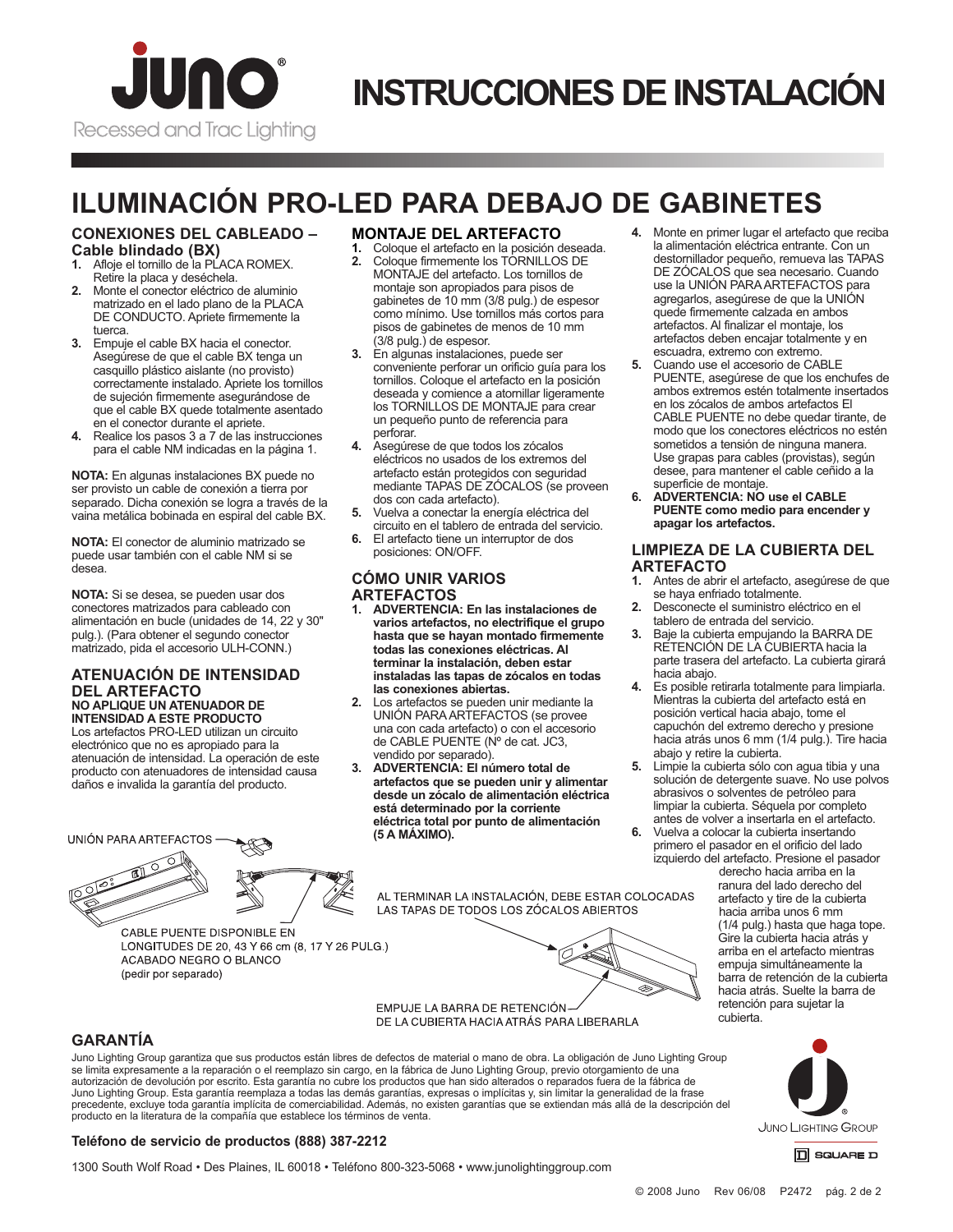

# **INSTRUCTIONS DE MONTAGE**

## **APPLIQUES PRO-LED À MONTER SOUS LES PLACARDS**

À utiliser avec les alimentations électriques de 120 V, 69 Hz uniquement. AVERTISSEMENT : POUR ÉVITER LA SURCHAUFFE ET L'ÉLECTROCUTION NE PAS MONTER DANS LES ESPACES CLOS DE PETITE TAILLE. POUR ÉVITER L'ÉLECTROCUTION NE PAS MONTER DANS LES ENVIRONNEMENTS HUMIDES.

# **CONSERVEZ CES INTRUCTIONS**

## **IMPORTANTES MESURES DE SÉCURITÉ**

**Quand on utilise du matériel électrique, observer toujours les mesures de sécurité de base, y compris les suivantes:** 

- **1.** Lire toutes ces instructions avant de monter le luminaire.
- **2.** Conserver ces instructions en lieu sûr à toutes fins utiles.
- **3.** Seuls des électriciens qualifiés selon les codes locaux doivent effectuer tous les montages.
- **4. AVERTISSEMENT : pour le raccordement fixe (NM et BX) s'assurer que l'alimentation du circuit est coupée au panneau de distribution avant d'entreprendre le montage. Ne pas réexciter le circuit tant que le montage n'est pas entièrement terminé.**
- **5.** Le luminaire est concu pour être électriquement relié à la terre pour les raccordements fixes (NM et BX). **AVERTISSEMENT : Pour éviter toute électrocution se conformer aux instructions de mise à la terre.**

## **DEUX FAÇONS D'ALIMENTER LE LUMINAIRE**

On peut alimenter le luminaire selon deux techniques différentes :

- Câble non-métallique (NM) utilisant la PLAQUE ROMEX (fournie) et montée sur les luminaires.
- Câble blindé (BX) utilisant la PLAQUE DE CANALISATION optionnelle et un connecteur en aluminium moulé sous pression (fournis détachés).
- Les connexions peuvent aussi être effectuées à l'aide des entrées défonçables à luminaires (unités de 35 cm, 55 cm et 75 cm, ou 14 po, 22 po et 30 po) et du connecteur fourni détaché.
- L'accessoire de module de câblage ULH-DWM (vendu séparément) peut être utilisé pour monter les applications par l'avant si nécessaire pour permettre le câblage d'alimentation à distance.

## **CONNEXIONS DE CÂBLAGE – Câble non métallique (NM)**

- **1.** Dévisser la vis de la PLAQUE ROMEX et la retirer.
- **2.** Pousser le câble d'alimentation NM à travers le pince-fil rectangulaire de la plaque de sorte que la gaine extérieure du câble dépasse de 19 mm (3/4 po) de la plaque.
- **3.** A l'intérieur du luminaire se trouvent trios fils munis de CONNECTEURS DE FILS ENFICHABLES PAR PRESSION adaptés à chaque bout. Retirez soigneusement ces derniers du luminaire. Ne pas exercer une force excessive.
- **4.** A l'aide du guide de longueur de dénudage des CONNECTEURS DE FILS ENFICHABLES PAR PRESSION s'assurer que les longueurs de fil exposés du câble d'alimentation sont correctes.
- **5.** Introduire chacun des trois fils du câble d'alimentation NM dans chacun des trois CONNECTEURS DE FIL À PRESSION selon les couleurs respectives des fils. Noir sur noir, blanc sur blanc et vert (ou fil de cuivre nu) sur vert. S'assurer que les fils d'alimentation sont fermement pincés par les CONNECTEURS DE FILS ENFICHABLES et que, à l'exception d'un fil de terre dénudé, aucun des fils d'alimentation ne présente de partie exposé à l'endroit où il pénètre dans le CONNECTEUR DE FILS À PRESSION.
- **6.** Poussez soigneusement les ils et les CONNECTEURS DE FILS À PRESSION dans l'ouverture à l'arrière du luminaire.
- **7.** Engager adéquatement la PLAQUE ROMEX à l'arrière du luminaire et serrer le vis. S'assurer que la rondelle élastique est montée sous la tête de la vis pour une mise à la terre adéquate.